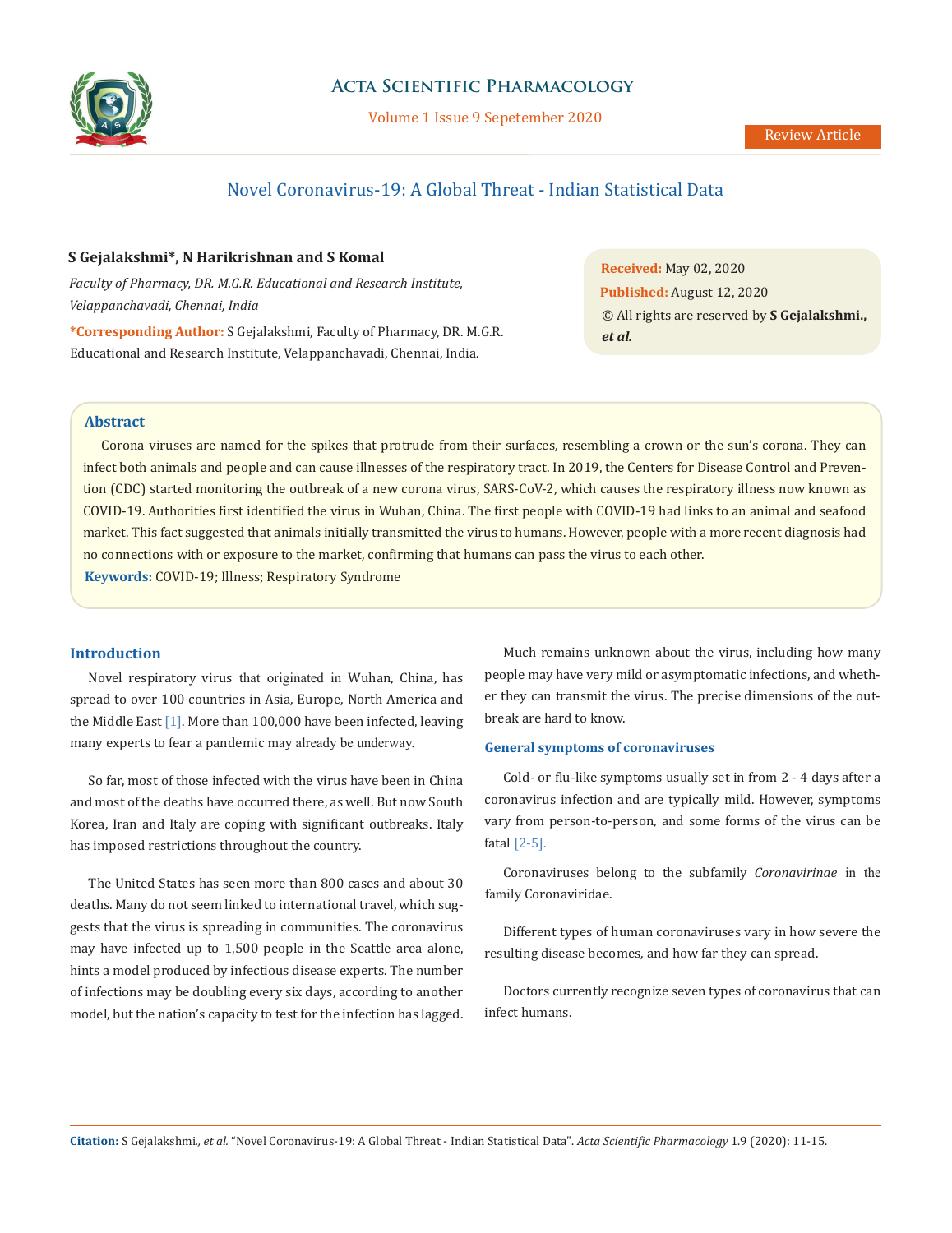#### **[Common types](https://www.cdc.gov/coronavirus/types.html) include [6-14]:**

- • 229E (alpha coronavirus)
- NL63 (alpha coronavirus)
- OC43 (beta coronavirus)
- • HKU1 (beta coronavirus).

Rarer strains that cause more severe complications include MERS-CoV, which causes Middle East respiratory syndrome [\(MERS\)](https://www.medicalnewstoday.com/articles/262538) and SARS-CoV, the virus responsible for severe acute respiratory syndrome [\(SARS](https://www.medicalnewstoday.com/articles/7543)).

#### **Group of people affected**

The National Institutes of Health (NIH) suggest that several groups of people have the highest risk of developing complications due to COVID-19. These groups include: young children, people aged 65 years or older, women who are pregnant.

#### **Transmission [15-19]**

Sited research is available on how HCoV spreads from one person to the next. However, researchers believe that the viruses transmit via fluids in the respiratory system, such as mucus. Corona viruses can spread in the following ways:

- Coughing and sneezing without covering the mouth can disperse droplets into the air.
- Touching or shaking hands with a person who has the virus can pass the virus between individuals.
- Making contact with a surface or object that has the virus and then touching the nose, eyes, or mouth.
- Some animal coronaviruses, such as feline coronavirus (FCoV) [20,21], may spread through [contact with feces.](https://www.ncbi.nlm.nih.gov/pubmed/31094626) However, it is unclear whether this also applies to human coronaviruses. Coronaviruses will infect most people at some time during their lifetime. Coronaviruses can mutate effectively, which makes them [so contagious](http://www.mdpi.com/2079-9721/4/3/26).

# **Indian statistical study [22]**

To prevent transmission, people should stay at home and rest while symptoms are active. They should also avoid close contact with other people.



12



Covering the mouth and nose with a tissue or handkerchief while coughing or sneezing can also help prevent transmission. It is important to dispose of any tissues after use and maintain hygiene around the home.

### **As on 21st March 2020**

Confirmed Cases: 321 Total Cases: 283 Deaths: 04 Recovered: 23.

Source: [Ministry of Health and Family Welfare](https://www.mohfw.gov.in/), Government of India.

### **COVID-19 growth rate of cases in India**

Data from March 02nd Data as on 21st March 2020.

### **Summary and Conclusion**

Covirus-19 is a respiratory syndrome affects all age group It has been observed a transmission from human to human similar to SARS and MERS. Globally 8000 plus people has been affected. Curfew for few weeks. Healthy hygiene. Frequent hand wash for twenty minutes and clean air breathing. Few recommended antiviral combo drugs. Tips guided by health care professionals to be followed to make viral free environment. Health care professional services rendered is mere to god in eyes of health care is appreciable worth of integrity on them. Save the humanity by maintaining personal hygiene is the advisable quote for the viral scenario.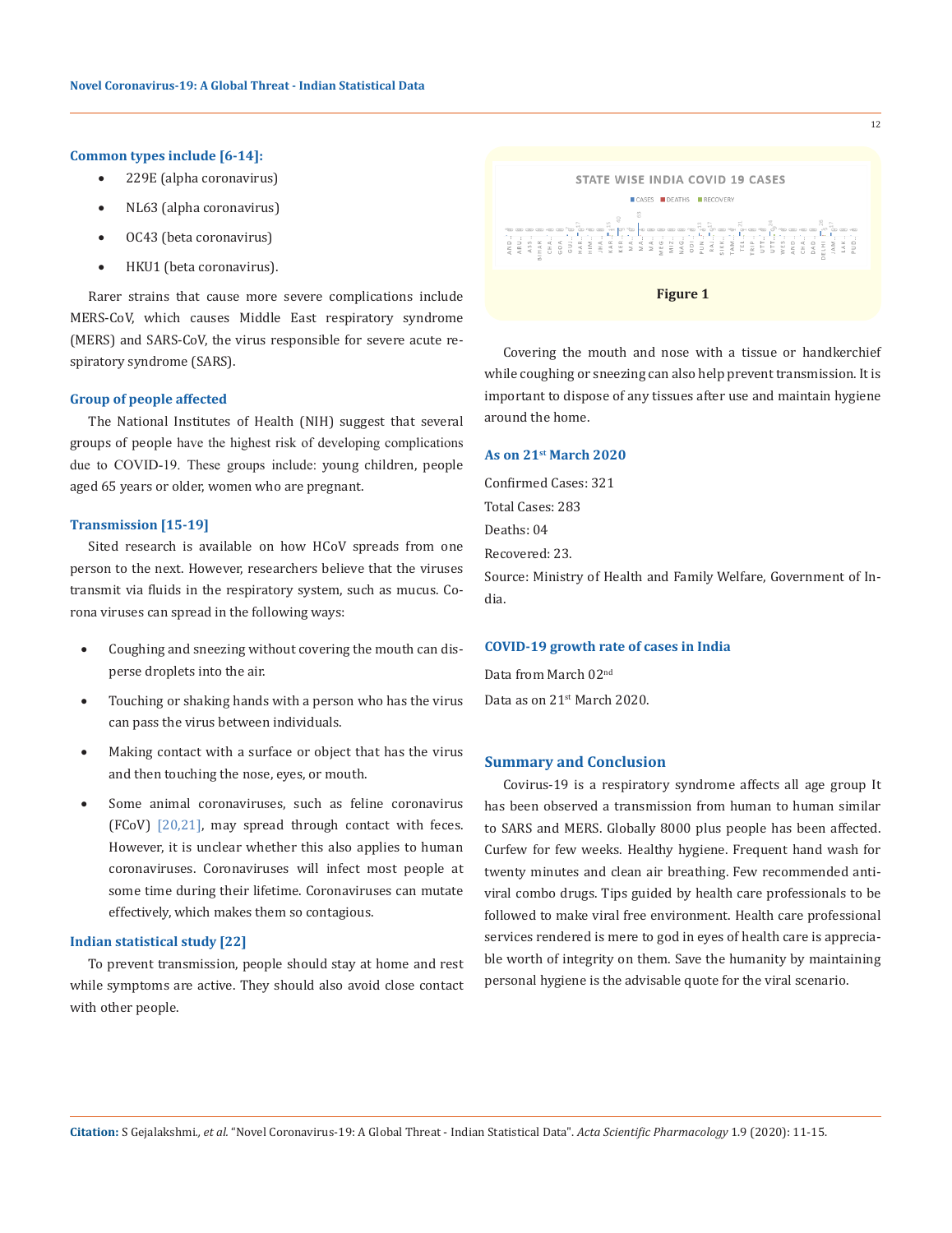| S. No. | <b>State</b>                             | <b>Cases</b>     | <b>Deaths</b>    | <b>Recovery</b>  |
|--------|------------------------------------------|------------------|------------------|------------------|
| 1.     | Andhra Pradesh                           | 3                | $\mathbf{0}$     | $\boldsymbol{0}$ |
| 2.     | Arunachal Pradesh                        | $\boldsymbol{0}$ | $\boldsymbol{0}$ | $\boldsymbol{0}$ |
| 3.     | Assam                                    | $\boldsymbol{0}$ | $\mathbf{0}$     | $\mathbf{0}$     |
| 4.     | Bihar                                    | $\mathbf{0}$     | $\mathbf{0}$     | $\mathbf{0}$     |
| 5.     | Chhattisgarh                             | $\mathbf{1}$     | $\mathbf{0}$     | $\mathbf{0}$     |
| 6.     | Goa                                      | $\mathbf{0}$     | $\boldsymbol{0}$ | $\mathbf{0}$     |
| 7.     | Gujarat                                  | $\overline{7}$   | $\boldsymbol{0}$ | $\mathbf{0}$     |
| 8.     | Haryana                                  | 17               | $\mathbf{0}$     | $\mathbf{0}$     |
| 9.     | Himachal Pradesh                         | $\overline{2}$   | $\mathbf{0}$     | $\mathbf{0}$     |
| 10.    | Jharkhand                                | $\mathbf{0}$     | $\boldsymbol{0}$ | $\boldsymbol{0}$ |
| 11.    | Karnataka                                | 15               | $\mathbf{1}$     | $\mathbf{1}$     |
| 12.    | Kerala                                   | 40               | $\boldsymbol{0}$ | 3                |
| 13.    | Madhya Pradesh                           | $\overline{4}$   | $\mathbf{0}$     | $\mathbf{0}$     |
| 14.    | Maharashtra                              | 63               | $\mathbf{1}$     | $\mathbf{0}$     |
| 15.    | Manipur                                  | $\boldsymbol{0}$ | $\boldsymbol{0}$ | $\mathbf{0}$     |
| 16.    | Meghalaya                                | $\mathbf{0}$     | $\mathbf{0}$     | $\mathbf{0}$     |
| 17.    | Mizoram                                  | $\boldsymbol{0}$ | $\mathbf{0}$     | $\mathbf{0}$     |
| 18.    | Nagaland                                 | $\mathbf{0}$     | $\boldsymbol{0}$ | $\mathbf{0}$     |
| 19.    | Odisha                                   | $\overline{2}$   | $\boldsymbol{0}$ | $\mathbf{0}$     |
| 20.    | Punjab                                   | 13               | $\mathbf{1}$     | $\mathbf{0}$     |
| 21.    | Rajasthan                                | 17               | $\mathbf{0}$     | 3                |
| 22.    | Sikkim                                   | $\mathbf{0}$     | $\boldsymbol{0}$ | $\mathbf{0}$     |
| 23.    | Tamil Nadu                               | 3                | $\boldsymbol{0}$ | $\mathbf{1}$     |
| 24.    | Telangana                                | 21               | $\boldsymbol{0}$ | $\mathbf{0}$     |
| 25.    | Tripura                                  | $\mathbf{0}$     | $\mathbf{0}$     | $\mathbf{0}$     |
| 26.    | Uttarakhand                              | 3                | $\boldsymbol{0}$ | $\mathbf{0}$     |
| 27.    | <b>Uttar Pradesh</b>                     | 24               | $\boldsymbol{0}$ | 9                |
| 28.    | West Bengal                              | 3                | $\boldsymbol{0}$ | $\boldsymbol{0}$ |
| 29.    | Andaman and Nicobar islands              | $\boldsymbol{0}$ | $\boldsymbol{0}$ | $\boldsymbol{0}$ |
| 30.    | Chandigarh                               | $\mathbf{1}$     | $\boldsymbol{0}$ | $\mathbf{0}$     |
| 31.    | Dadra and Nagar Haveli and Daman and Diu | $\boldsymbol{0}$ | $\boldsymbol{0}$ | $\mathbf{0}$     |
| 32.    | Delhi                                    | 26               | $\mathbf{1}$     | 5                |
| 33.    | Jammu and Kashmir                        | 17               | $\boldsymbol{0}$ | $\boldsymbol{0}$ |
| 34.    | Lakshadweep                              | $\boldsymbol{0}$ | $\boldsymbol{0}$ | $\mathbf{0}$     |
| 35.    | Puducherry                               | $\mathbf{1}$     | $\boldsymbol{0}$ | $\boldsymbol{0}$ |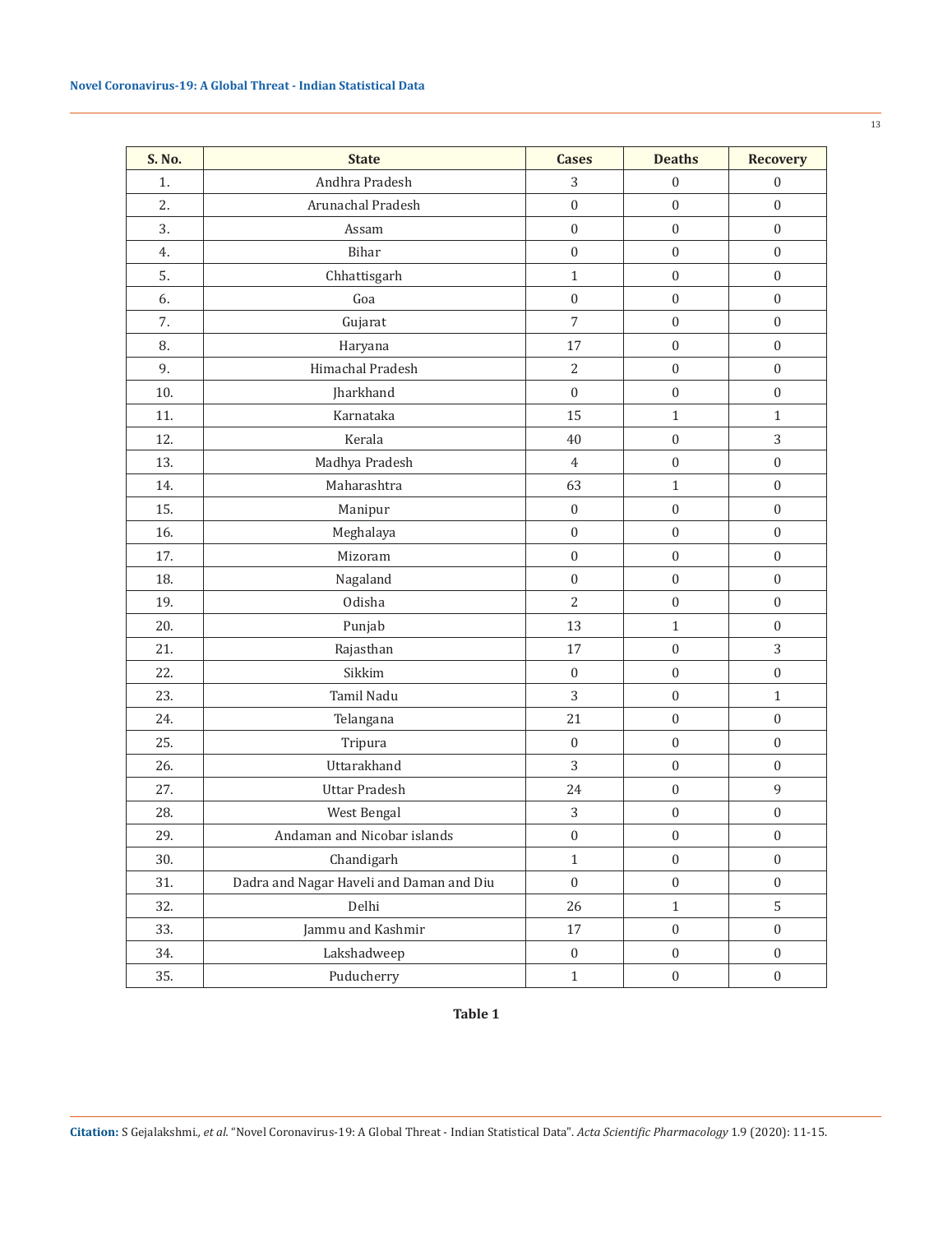



| Day            | Cases |
|----------------|-------|
| $\mathbf{1}$   | 5     |
| $\overline{c}$ | 6     |
| 3              | 29    |
| $\overline{4}$ | 30    |
| 5              | 31    |
| 6              | 34    |
| 7              | 39    |
| 8              | 44    |
| 9              | 50    |
| 10             | 60    |
| 11             | 73    |
| 12             | 81    |
| 13             | 84    |
| 14             | 107   |
| 15             | 119   |
| 16             | 137   |
| 17             | 151   |
| 18             | 173   |
| 19             | 223   |
| 20             | 283   |

**Table 2**

# **Bibliography**

- 1. Ddie D., *et al*[. "Effect of cat litters on feline coronavirus infec](https://pubmed.ncbi.nlm.nih.gov/31094626/)tion of cell culture and cats". *[Journal of Feline Medicine and Sur](https://pubmed.ncbi.nlm.nih.gov/31094626/)gery* [22.4 \(2019\): 350-357.](https://pubmed.ncbi.nlm.nih.gov/31094626/)
- 2. [Al Awaidy ST and Khamis F. "Middle East respiratory syndrome](https://www.ncbi.nlm.nih.gov/pmc/articles/PMC6505341/)  [coronavirus \(MERS-CoV\) in Oman: Current situation and go](https://www.ncbi.nlm.nih.gov/pmc/articles/PMC6505341/)ing forward". *[Oman Medical Journal](https://www.ncbi.nlm.nih.gov/pmc/articles/PMC6505341/)* 34.3 (2019): 181-183.
- 3. CDC confirms 15[th case of coronavirus disease \(COVID-19\)](https://www.cdc.gov/media/releases/2020/s0213-15th-coronavirus-case.html)  [\(2020\).](https://www.cdc.gov/media/releases/2020/s0213-15th-coronavirus-case.html)
- 4. [Common human coronaviruses \(2020\).](https://www.cdc.gov/coronavirus/general-information.html)
- 5. Coronavirus (COVID-19) (2020).
- 6. [Coronavirus disease 2019 \(COVID-19\) situation report-37](https://www.who.int/docs/default-source/coronaviruse/situation-reports/20200226-sitrep-37-covid-19.pdf?sfvrsn=2146841e_2)  [\(2020\).](https://www.who.int/docs/default-source/coronaviruse/situation-reports/20200226-sitrep-37-covid-19.pdf?sfvrsn=2146841e_2)
- 7. [Coronavirus disease 2019 \(COVID-19\) \(2020\).](https://www.cdc.gov/coronavirus/2019-ncov/index.html)
- 8. [Frequently asked questions and answers: Coronavirus Dis](https://www.cdc.gov/coronavirus/2019-ncov/specific-groups/children-faq.html)[ease-2019 \(COVID-19\) and children \(2020\).](https://www.cdc.gov/coronavirus/2019-ncov/specific-groups/children-faq.html)
- 9. Gaunt ER., *et al*[. "Epidemiology and clinical presentations of](http://jcm.asm.org/content/48/8/2940.abstract?utm_source=TrendMDJClinMicrobiol&utm_medium=TrendMDJClinMicrobiol&utm_campaign=TrendMD_JCMCLIN_0)  [the four human coronaviruses 229E, HKU1, NL63, and OC43](http://jcm.asm.org/content/48/8/2940.abstract?utm_source=TrendMDJClinMicrobiol&utm_medium=TrendMDJClinMicrobiol&utm_campaign=TrendMD_JCMCLIN_0)  [detected over 3 years using a novel multiplex real-time PCR](http://jcm.asm.org/content/48/8/2940.abstract?utm_source=TrendMDJClinMicrobiol&utm_medium=TrendMDJClinMicrobiol&utm_campaign=TrendMD_JCMCLIN_0)  [method" \(2010\).](http://jcm.asm.org/content/48/8/2940.abstract?utm_source=TrendMDJClinMicrobiol&utm_medium=TrendMDJClinMicrobiol&utm_campaign=TrendMD_JCMCLIN_0)
- 10. [How COVID-19 spreads \(2020\).](https://www.cdc.gov/coronavirus/about/transmission.html)
- 11. [Human coronavirus types \(2020\).](https://www.cdc.gov/coronavirus/types.html)
- 12. Lim YX., *et al*[. "Human coronaviruses: A review of virus-host](http://www.mdpi.com/2079-9721/4/3/26)  interactions". *Diseases* [4.3\(2016\): 26.](http://www.mdpi.com/2079-9721/4/3/26)
- 13. [NIH officials discuss novel coronavirus that recently emerged](https://www.nih.gov/news-events/news-releases/nih-officials-discuss-novel-coronavirus-recently-emerged-china)  [in China \(2020\).](https://www.nih.gov/news-events/news-releases/nih-officials-discuss-novel-coronavirus-recently-emerged-china)
- 14. [Payne S. "Family Coronaviridae". \(2017\).](https://www.sciencedirect.com/topics/neuroscience/coronavirinae)
- 15. [Prevention and treatment \(2020\).](https://www.cdc.gov/coronavirus/2019-ncov/about/prevention-treatment.html)
- 16. [SARS \(severe acute respiratory syndrome\) \(2019\).](https://www.nhs.uk/conditions/sars/)